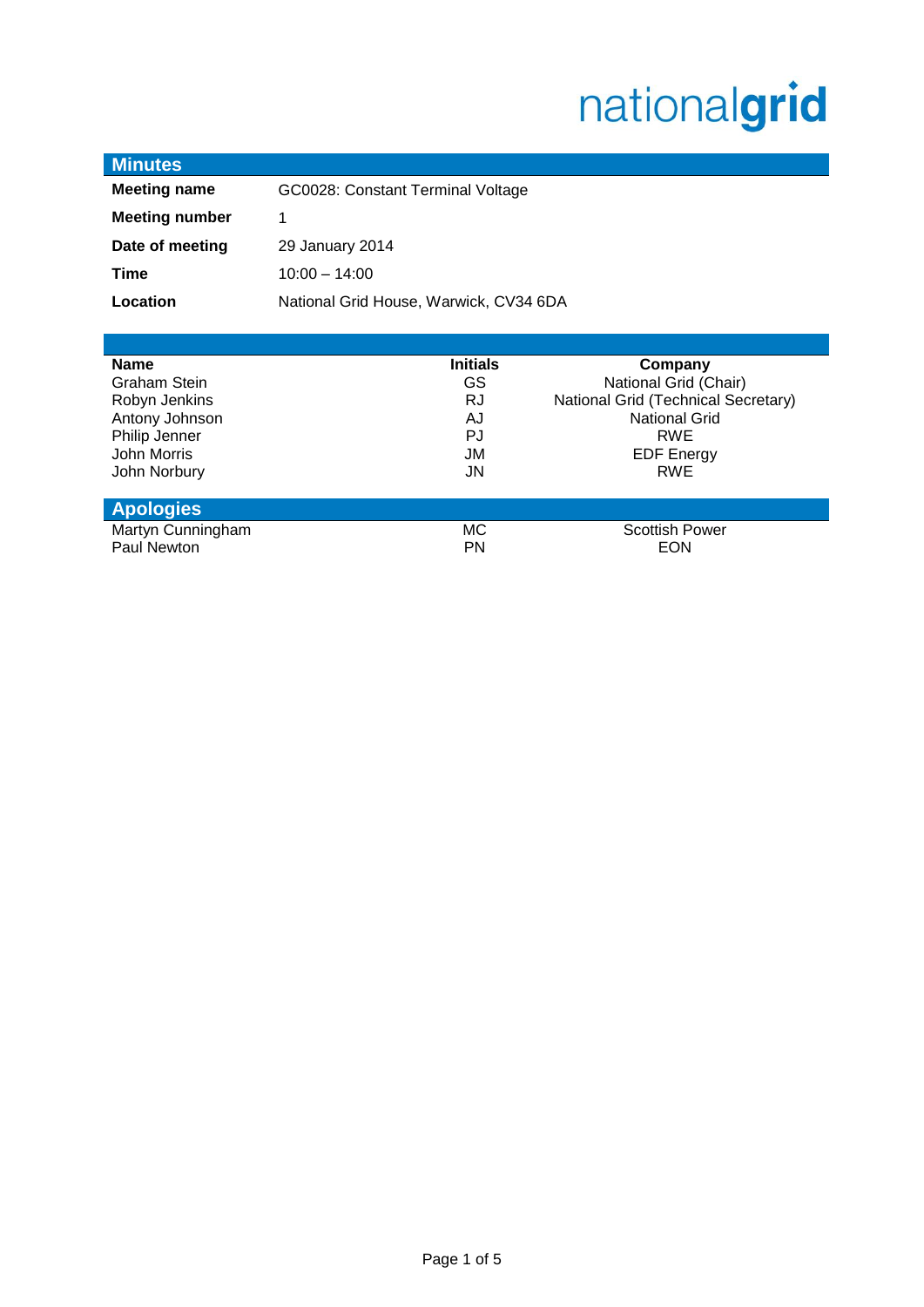# nationalgrid

## **1 Introductions/Apologies for Absence**

- 1. Apologies were received from Paul Newton and Martyn Cunningham. GS noted that there are parties who have derogations regarding Constant Terminal Voltage, none of whom have attended the Workgroup meeting. RJ agreed to contact those parties again.
- **2. ACTION: RJ** Contact those parties with derogations to invite to the Workgroup.
- 3. The workgroup acknowledged that if the code solution negates the need for the current derogations then they should probably be removed and the steps required to do this will require further consideration.

#### **2 Terms of Reference and Workplan**

- 4. The Workgroup reviewed the paper presented to the November GCRP. This paper highlighted the output of the November workshop and the draft Terms of Reference. JN noted that there is a clear deficiency in the code, and that manufacturers and generators currently have trouble interpreting its meaning. Even if the obligation does not change, the wording should.
- 5. JN noted that there is some confusion as some generators have been advised to change the set point during compliance testing. The Workgroup also acknowledged that there are a number of sites which are operating above their rated terminal voltage.
- 6. The Workgroup acknowledged that there is an increase in costs for increasing the number of taps on a transformer. PJ suggested that is linked to the MVA rating of the Transformer and whether it was a single or multiphase unit. He believed that multiphase transformers were used up to around the 500/600 MVA range .
- 7. It was noted that there seems to be a trend that generator transformer impedance is increasing. PJ suggested that the increase may be a natural progression as the system develops and fault levels go up. GS noted that with an increasing volume of wind generation which does not contribute the same level of fault current, fault levels are tending to stabilise and in some instances fall.
- 8. GS noted that point 7 (of the paper) raises the question of what the requirements are and how often you need to operate the plant at the extreme ranges (eg maximum reactive power export during high system voltage conditions or maximum reactive power import during low system voltage conditions adding that it is important to find the balance between what the system needs and what the generator can provide.
- 9. The Workgroup accepted that any proposals would need to be consistent with RfG. PJ asked how the interaction with RfG will work. AJ noted that this is covered in the slides.
- 10. For the terms of reference, the dates and membership fields need to be completed. GS noted that there are no timescales on the Terms of Reference and these were not discussed at GCRP. JN suggested that 6-12 months seems appropriate but due to the volume of other work it is agreed that this may not always be a high priority item. The timescales are also dependent on the solutions identified. The Workgroup indicated that this can be progressed irrespective of RfG as the current connection conditions will be maintained long into the future. AJ noted that where EU settings can be determined on a national basis, and are the same as the current GB values, then these can be mapped across as applicable, so this work could feed in to the RfG implementation work. AJ suggested that the TSO does have more flexibility than previously thought.
- 11. GS agreed to update and publish the Terms of Reference.

### **4 Background and Options**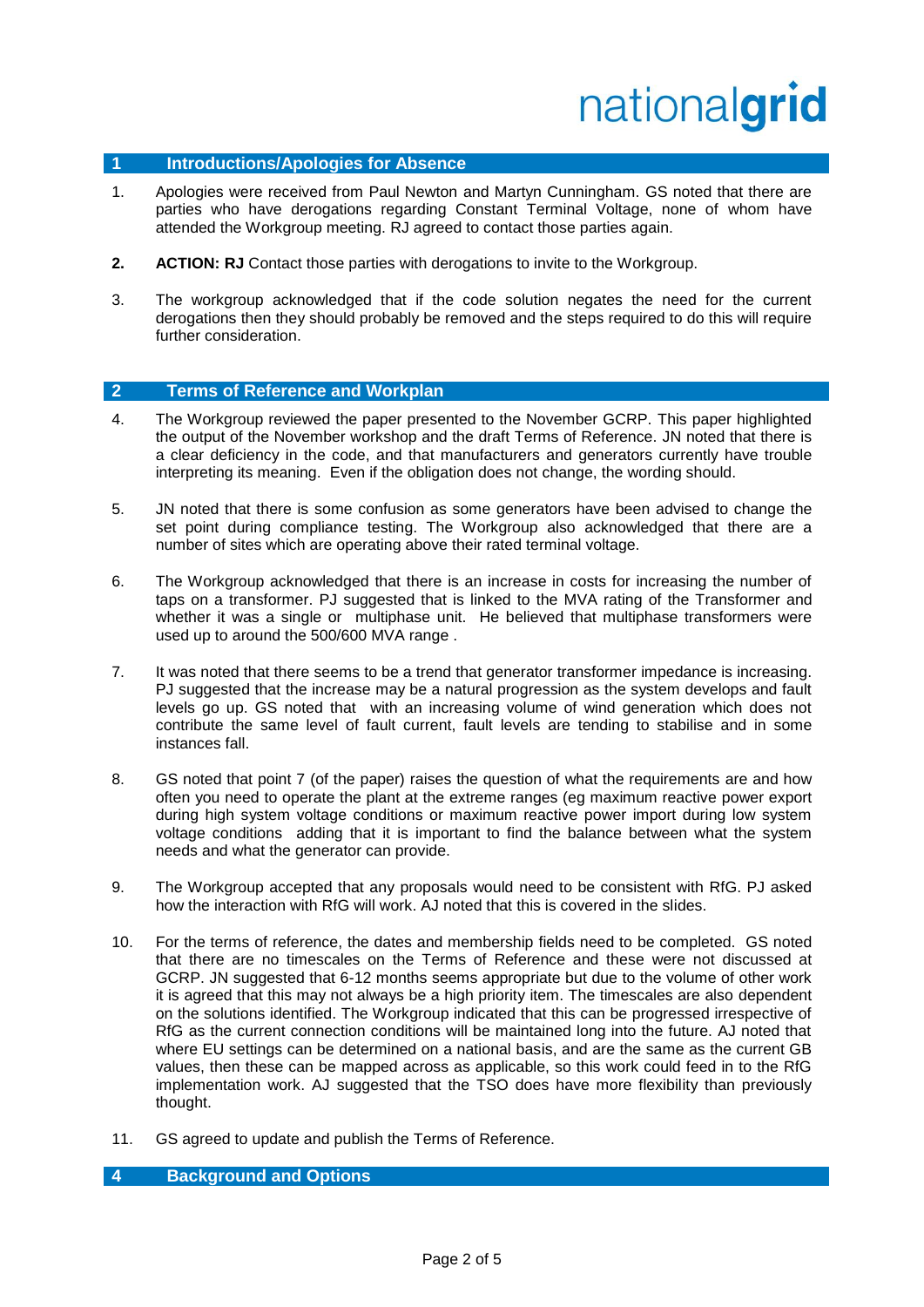- 12. AJ provided an overview presentation, slides from which are available here<sup>1</sup>.
- 13. The slides included an explanation of the RfG requirements for Constant Terminal Voltage compared to the GB requirements. PJ questioned whether the TSO wants the capability to be symmetrical.. AJ noted that the current GB requirement specifies a reactive capability range at the Generating Unit terminals and the ENTSO-E code specifies a requirement at the HV connection point. The impedance of the Generator transformer will have the effect providing a more symmetrical range at the HV connection point.
- 14. Slide 8 presents text intended to clarify the current Grid Code requirement (black dotted line 0.85 Power Factor lag to 0.95 power factor lead whilst this reactive range should be fully available over and HV voltage range of  $\pm 5\%$ ) and the ENTSO-E requirement (red line – 0.9 Power Factor lead to 0.9 Power Factor lag at the HV connection point over an HV voltage range of  $\pm 5$ %). . JM suggested that this would mean currently derogations would stand. AJ added that with this option there would also be provision in the bilateral agreement to say that the Generator Terminal Voltage should be controlled to one per unit. He advised that a specific value had not been included in the suggested drafting as it would provide flexibility in the future, especially if larger plant struggled to achieve the requirement. JM sought clarity on whether this option states that constant terminal voltage is always constant and should be specified at one per unit. PJ asked why both the pre and post 2017 requirements reference the BCA. AJ noted that this is to negate the need for unnecessary derogations by specifying the requirement in the BCA. The Workgroup suggested that this option is not transparent and they are uncomfortable with having different requirements specified in the BCA. JN questioned why there needs to be a difference for post 2017 plant. AJ noted that it could say one per unit, but the intention was to provide a degree of flexibility. JN suggested that raising the voltage would not provide a solution for those units with a derogation. AJ suggested those generators would need to satisfy the requirement through a combination of tap changers and adjustments to the target voltage.
- 15. GS commented that the purpose of option 1 is to clarify the current arrangements and provide some flexibility. GS summarised the Workgroup discussion noting that there are concerns around references to the Bilateral Agreement. The wording could be changed to one per unit unless otherwise agreed. JN noted that option 1 does address one of the deficiencies as it has the potential to address the differences in interpretation.
- 16. Option 2 proposes a slight relaxation to the requirement, the first part is made up of the generator transformer tapping range, and the second part enables the Generator to change the set point voltage of the machine. AJ noted that, from a System Operator viewpoint, it reduces the MVAr reserves during and after a fault which in turn will affect the transmission system voltage. JM noted concerns on how that would be instructed operationally. If a generator is at its tap limit, and there is an instruction to achieve more but they cannot tap, they can instead change the terminal voltage, then later in the day when going back down, the generator firstly has to change terminal voltage back to normal, then achieve the rest with tapping. GS acknowledged that there is some complexity there. JN noted that the Workgroup would like to reach a solution that everyone can comply with the requirement whilst maintaining the integrity of the system. PJ noted that this option seems to allow both pre and post 2017 plant to comply, allowing a consistent approach.
- 17. JM noted that option 3 is potentially a cheaper option. AJ noted that this option is an even more relaxed requirement but the generator is controlling to one per unit. AJ added that this option has more drawbacks, in the event of a fault there are less MVars available that the previous option. NGET would need to assess the impact but potentially it is eroding the reactive margin available, despite still having full field forcing. PJ noted that a lot of the concerns seem to be about the system fault impacts but is protection likely to be impacted, or are you safely into the area where the protection will operate. GS noted that, with option 3, you lose reactive range, so potentially are not providing enough Mvars to controla step change. AJ added that if a generator runs out of taps, the actual pre fault voltage will be lower. PJ asked what the impact of missing that margin of MVars is. AJ commented that it impacts on both the voltage profile across the system during the fault since the pre fault voltage is lower which in turn can affect the post fault voltage due to the deficit of MVArs. . AJ added that short circuit ratio, fault ride through performance and constant terminal voltage are all linked and that by making a small

 $\overline{\phantom{a}}$ 

<sup>1</sup> [http://www2.nationalgrid.com/UK/Industry-information/Electricity-codes/Grid](http://www2.nationalgrid.com/UK/Industry-information/Electricity-codes/Grid-code/Modifications/GC0028/)[code/Modifications/GC0028/](http://www2.nationalgrid.com/UK/Industry-information/Electricity-codes/Grid-code/Modifications/GC0028/) (Workgroup tab)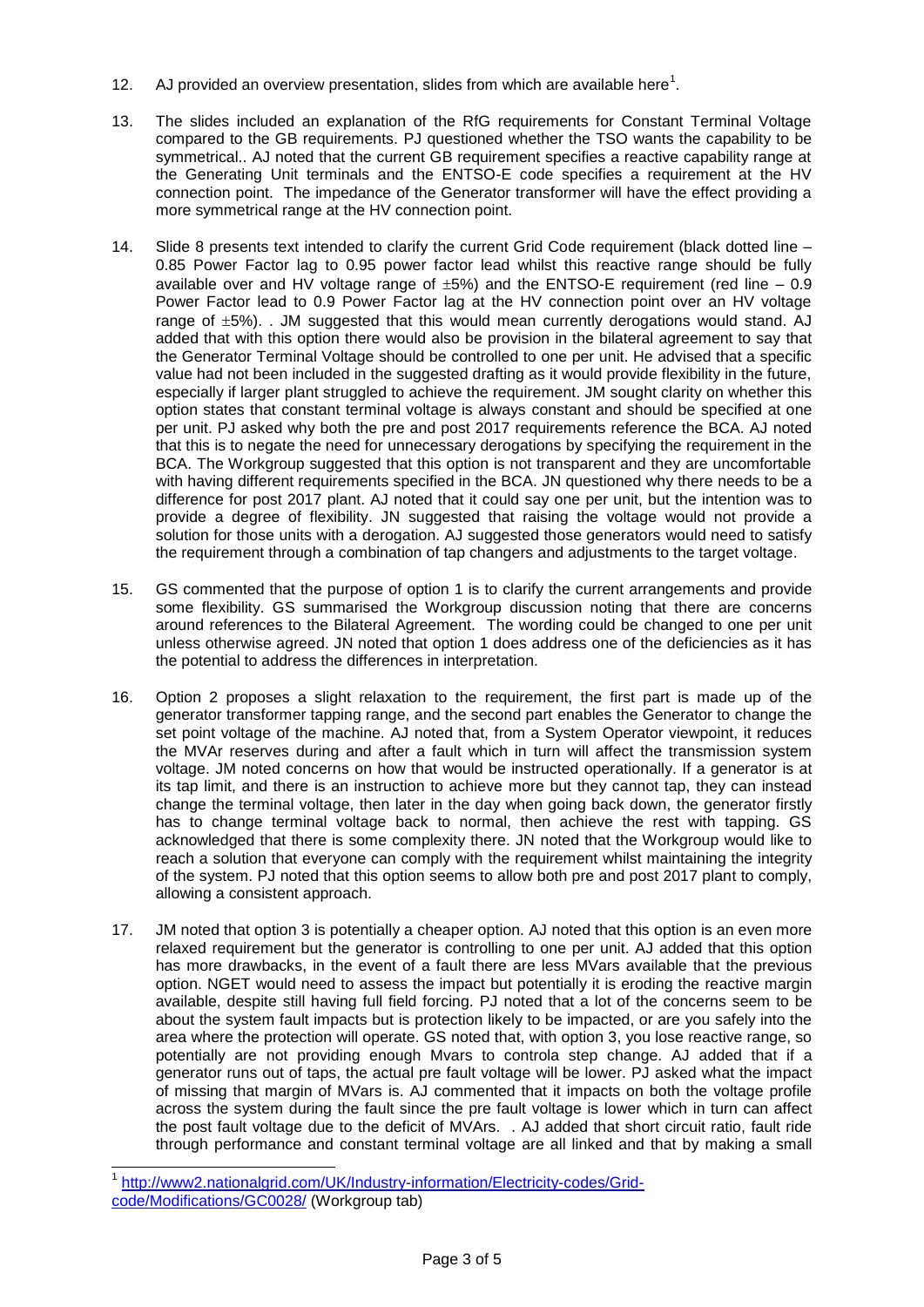change to one of these parameters will have the effect (acknowledging this is of a secondary nature) of reducing the stability margin and overall robustness of the Transmission System. GS suggested that the implications are not the same as in option 2. PJ asked what the criteria are for assessing if there is enough reactive power available. AJ explained the system is designed at the outset to the SQSS. At the connection application stage it assumed that a Generator is fully Grid Code compliant and will be capable of providing the full reactive capability range. Where further reactive power is required, additional reactive compensation may need to be installed. In the operational timeframe the voltage profile will be established based on the outage requirements, available generation and reactive compensation. The voltage profile is set up so as to ensure the network remains within voltage and frequency limits to a secured event.

- 18. AJ provided an overview of the advantages and disadvantages of each option.
- 19. For option 1 JN suggested that it maintains the current levels of reactive reserve, which would be greater than the other two options. PJ noted that option 1 still gives the option to change terminal voltage post 2017, AJ noted that NGET would recommend that terminal voltage was kept at 1 per unit and only changed in exceptional circumstances. JN noted that, in terms of disadvantages, it is potentially more expensive than the other options and there is a potential loss of transparency due to needing to specify options in the BCA. JN added that this may not fully resolve the derogation solution.
- 20. For option 2 GS noted that it was missing an advantage as it still preserves the total reactive capability. PJ suggested that it could enhance total reactive capability. GS noted that it was quite appealing in that respect. GS noted that for all of these options there are also variations to apply them only in the lead or only in the lag. The Workgroup noted that one of the disadvantages of option 2 is the potential for less dynamic reserve during the fault. JN noted that a potential advantage is that these are more consistent with European practice. PJ suggested that specifying a transformer and tap changer is an iterative process, the developer has to specify what they want, but there may be investment companies building power stations who may not have the technical knowledge or an understanding of how to comply with the intended wording.
- 21. PJ suggested that options 2 and 3 need a line saying the margins need to be analysed before undertaking a Cost Benefit Analysis. JN noted that some of the benefits of option 2 and 3 is restoring the ability to operate at normal volts, rather than at the extremes, and for those parties with a derogation they should become compliant.
- 22. JN noted that, from the discussion, it seems as though option 1 is a back stop position and better for the transmission system. JN also suggested that some parties might be broadly comfortable with Option 1 for future plant (eg post 2017) and option 2 or 3 for historic plant. JN also asked whether NGET would prefer option 2 over option 3 as option 3 does not fully utilise all of the plant capability. GS noted that, for option 3, the Workgroup need to find out if there is any benefit in buying a transformer with fewer taps, balanced against any shortfall in reactive capability. JN suggested that a further option is to overlay sentence 1 of option 1 onto either option 2 or 3 so that the pre 17 plant has the option 2 or 3 and then after 2017 it becomes one per unit.
- 23. GS noted that the Workgroup need more information on the cost of tap changers to develop its assessment. PJ agreed to try and get more information. JM added that he might be able to get some information. GS noted that if the information provided is material, NGET would like to use it in the Workgroup report
- **24. ACTION: JM/PJ** Seek information on cost of tap changers/transformer units.
- 25. JN noted that the graphs for Option 2 and Option 3 have the corners cut off (option 2 the deficit being made up by varying the Generator terminal voltage and option 3 where once the Generator Transformer runs out of taps no further voltage control is available), he asked how that result in reduction in MVars and how many less. AJ noted that in the worst case scenario the generator transformer would be unable to control voltage once the last tap had been used. AJ asked, at what point in station design do you define the minimum transformer tap range? The Workgroup also queried whether the operating limit would be needed to assess the